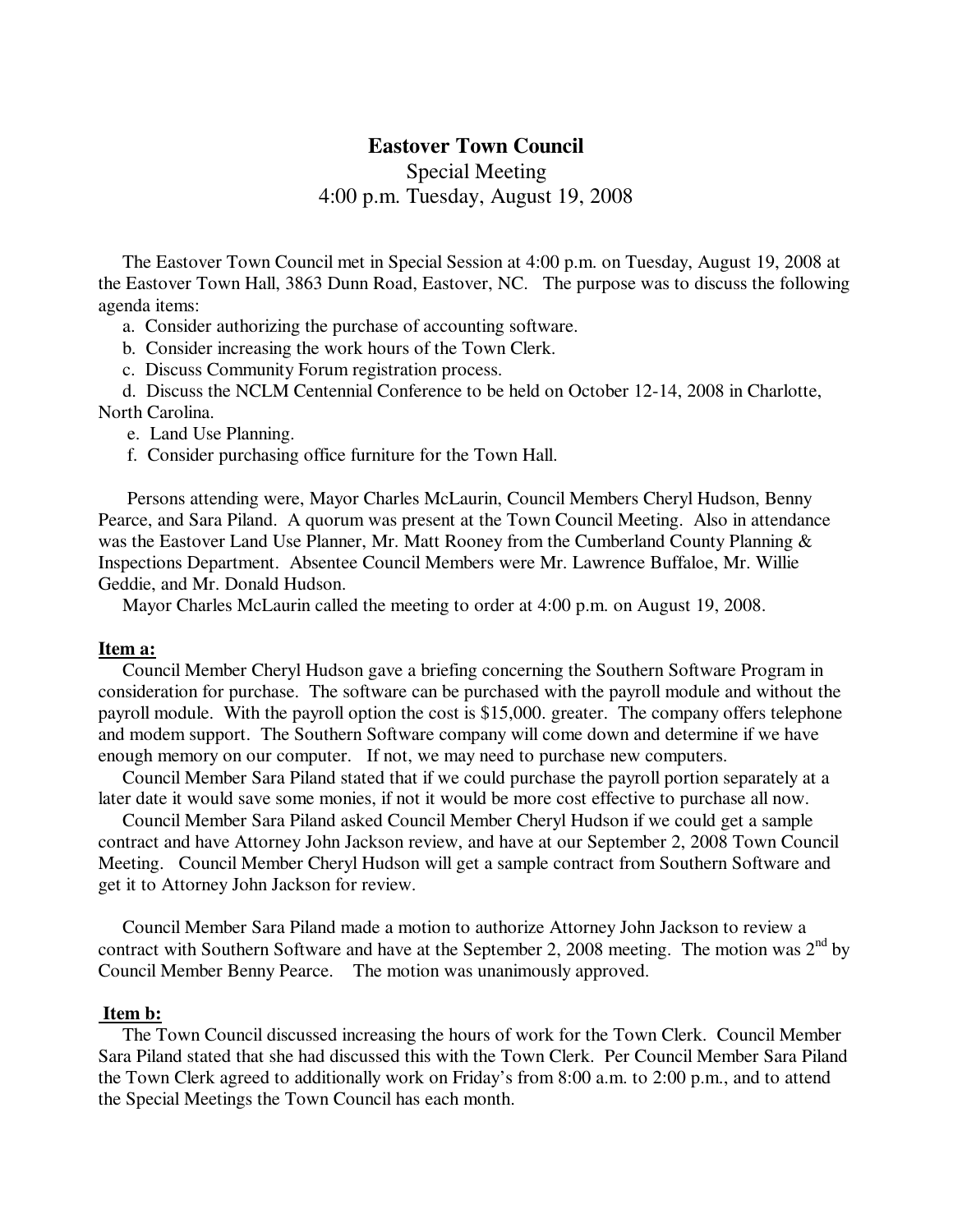Council Member Sara Piland made a motion to approve the additional hours. The motion was 2nd by Council Member Benny Pearce. The motion was unanimously approved.

### **Item c.**

 The Town Council discussed the Community Forum on Land Use Planning to be held on Thursday, September 18, 2008 at the Eastover Community Center from 7:00 p.m. to 8:30 p.m. Council Member Sara Piland stated that residents can sign up to attend on the Eastover website, at the Eastover Town Hall, or by the U.S. mail. Churches will be sent letters asking them to announce the Community Forum for residents to participate in helping to plan the Town of Eastover's future. The registration deadline is September 11, 2008. Residents can still come to the Forum, but it would help if we knew how many people to expect at the Community Forum. We will put flyers out at various locations to help notify the public.

### **Item d.**

 The Mayor discussed the NCLM Centennial Conference to be held October 12-14, 2008 in the Charlotte Convention Center. Mayor McLaurin stated that he would like for at least two Council Members to attend, if not more. Council Members Sara Piland and Cheryl Hudson stated they could not attend. Council Member Benny Pearce stated that he could attend, but would prefer that someone else go to the Conference. Council Members Donald Hudson, Willie Geddie and Lawrence Buffaloe have not responded to the email concerning the conference. Council Member Sara Piland stated that the Town Clerk could go as there is a Clerk's session at the conference. Mayor McLaurin stated he would go but did not want to go alone. It would be in our best interest to register early to get a good room. This is pending responses from all Council Members.

#### **Item e:**

### **Land Use Planning:**

## **Case No. P08-02-E: Consideration of a Special Use Permit to allow a Day Care Facility in an O&I(P) Planned Office and Institutional District on 2.19 +/- Acres located at 3135 Dunn Road, Submitted by Craig S. Wheeler, owned by Gregory and Laurie D. Barnes. (Eastover)**

Mr. Matt Rooney of the Cumberland County Planning & Inspections Department briefed the Town Council on Case No P08-02-E. Mr. Rooney stated that this is a Cumberland County Board of Adjustment case and he sees no problem in getting approval of the Special Use Permit.

## **Case No. P08-37: Rezoning of 0.34 +/- acres from C(P) Planned Commercial to C1(P) Planned Local Business or to a more restrictive Zoning District, Located at 3849 Dunn Road, submitted and owned by Philip N. & Joni L. Smith. (Eastover)**

 Mr. Matt Rooney gave a briefing on Case No P08-37 to the Town Council. Mr. Rooney stated that **C(P)** Planned Commercial District is designed to assure the grouping of buildings on a parcel of land so as to constitute a harmonious, efficient and convenient retail shopping areas. Site plans assure traffic and the harmonious and beneficial relations between the commercial area and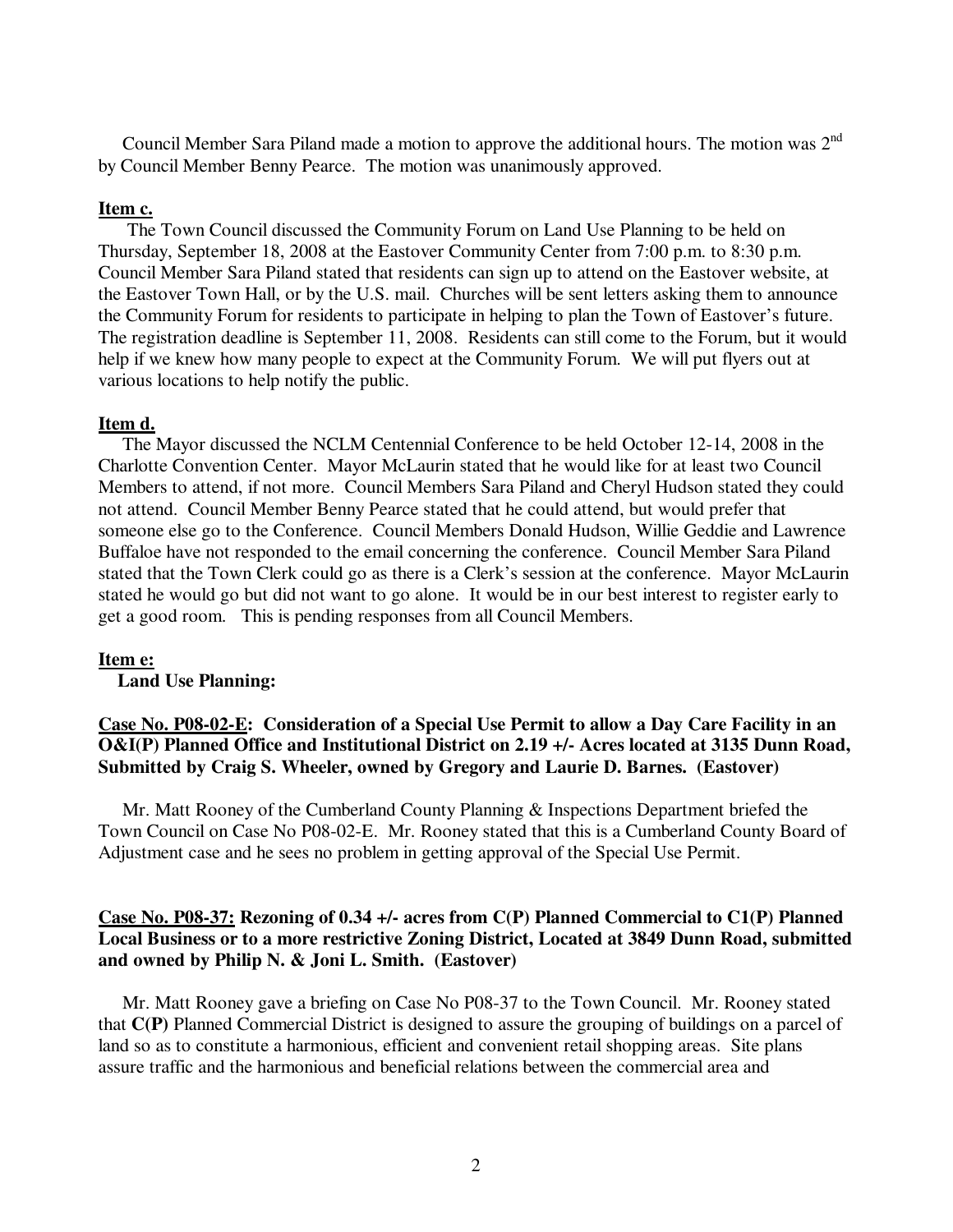contiguous land. To promote the essential design features with the C(P) district, plan approval is a requirement.

 The **C1(P**) Planned Local Business District is designated to cater to the ordinary shopping needs of the immediate neighborhood with emphasis on convenience goods. This district is customarily located adjacent to an arterial street and generally surrounded by residential areas. To promote the essential design features with the C1(P) district, plan approval is a requirement. Mr. Rooney stated that the Cumberland County Staff recommends denial of C1(P).

 The bottom line is that C(P) is more intensely commercial and alcohol sales, nightclub, etc. could be put on the site. The C1(P) is more restrictive. There could be no sale of manufactured homes on the property, buffer zone still exists, and the building size needs to honor the set back. Mr. Rooney stated that once it goes commercial, no residential. Council Member Sara Piland stated that the C1(P) would be better as it is more restrictive, and the other Council Members were in agreement.

## **Case No. P08-38: Rezoning of 0.92 +/- acres from O&I(P) Planned Office and Institutional to C(P) Planned Commercial or to a more restrictive zoning district, located on the West side of Dunn road, between Church Street and School Street, submitted by Chuck Furr, owned by Eastover Development Partners, LLC. (Eastover)**

 Mr. Matt Rooney stated that the O&I(P) Planned Office and Institutional District is designed primarily for agencies and offices rendering services in the professional, finance, real estate and brokerage, as well as both public and private institutional functions, public assembly, religious and certain cultural and recreational activities and group housing. The uses in this district classification may be characterized generally as having no retail or wholesale trade, except as incidental uses. The district is often situated between business and residential areas and may also consist of a mix of limited businesses and residential areas. The regulations are designed for maintaining more compatibility with nearby residential districts than a commercial district would provide. To promote the essential design features with the  $O&I(P)$  district, plan approval is a requirement.

 Mr. Rooney stated that the C(P) Planned Commercial District is designed to assure the grouping of buildings on a parcel of land so as to constitute a harmonious, efficient and convenient retail shopping area. Site plans assure traffic safety and the harmonious and beneficial relations between the commercial area and contiguous land. To promote the essential design features with the C(P) district, plan approval is a requirement.

Mr. Rooney stated that the Cumberland County Staff recommends approval from  $O&I(P)$  to  $C(P)$ . Mr. Rooney stated that Mr. Chuck Furr asked if the Town Council would approve C(P) with restrictions, and have conditional overlay. Otherwise, we could have some establishments we do not want.

#### **Item f:**

 The Town Council discussed the purchase of office furniture for the Town Hall. Council Member Sara Piland suggested that we purchase two L-shaped computer desk, one each for the Town Clerk and the Town Manager when hired. She also suggested that we purchase other items of furniture if needed (i.e. chairs, etc).

 Council Member Cheryl Hudson made a motion to look into purchasing the furniture. The motion was  $2<sup>nd</sup>$  by Council Member Sara Piland. The vote passed unanimously.